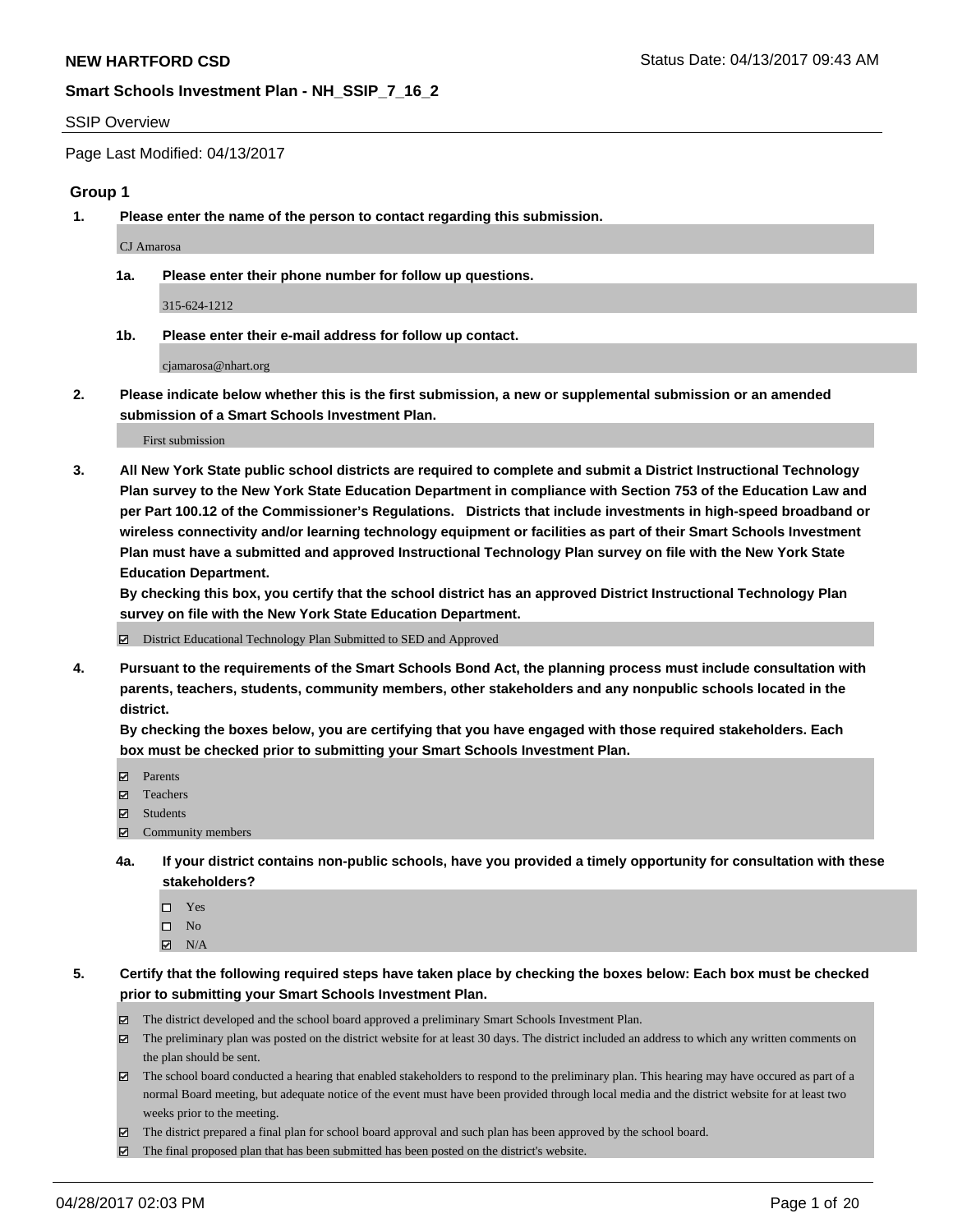## SSIP Overview

Page Last Modified: 04/13/2017

**5a. Please upload the proposed Smart Schools Investment Plan (SSIP) that was posted on the district's website, along with any supporting materials. Note that this should be different than your recently submitted Educational Technology Survey. The Final SSIP, as approved by the School Board, should also be posted on the website and remain there during the course of the projects contained therein.**

NewHartford\_SSIP\_16.docx SSIP\_ Presentation\_Apr\_16.pptx

**5b. Enter the webpage address where the final Smart Schools Investment Plan is posted. The Plan should remain posted for the life of the included projects.**

https://www.newhartfordschools.org/Page/5926

**6. Please enter an estimate of the total number of students and staff that will benefit from this Smart Schools Investment Plan based on the cumulative projects submitted to date.**

3,000

**7. An LEA/School District may partner with one or more other LEA/School Districts to form a consortium to pool Smart Schools Bond Act funds for a project that meets all other Smart School Bond Act requirements. Each school district participating in the consortium will need to file an approved Smart Schools Investment Plan for the project and submit a signed Memorandum of Understanding that sets forth the details of the consortium including the roles of each respective district.**

 $\Box$  The district plans to participate in a consortium to partner with other school district(s) to implement a Smart Schools project.

**8. Please enter the name and 6-digit SED Code for each LEA/School District participating in the Consortium.**

| <b>Partner LEA/District</b> | <b>ISED BEDS Code</b> |
|-----------------------------|-----------------------|
| (No Response)               | (No Response)         |

**9. Please upload a signed Memorandum of Understanding with all of the participating Consortium partners.**

(No Response)

**10. Your district's Smart Schools Bond Act Allocation is:**

\$1,167,221

**11. Enter the budget sub-allocations by category that you are submitting for approval at this time. If you are not budgeting SSBA funds for a category, please enter 0 (zero.) If the value entered is \$0, you will not be required to complete that survey question.**

|                                       | Sub-           |
|---------------------------------------|----------------|
|                                       | Allocations    |
| School Connectivity                   | 696,030        |
| Connectivity Projects for Communities | l O            |
| <b>Classroom Technology</b>           | 405,125        |
| Pre-Kindergarten Classrooms           | l 0            |
| Replace Transportable Classrooms      | $\Omega$       |
| High-Tech Security Features           | $\overline{0}$ |
| Totals:                               | 1,101,155      |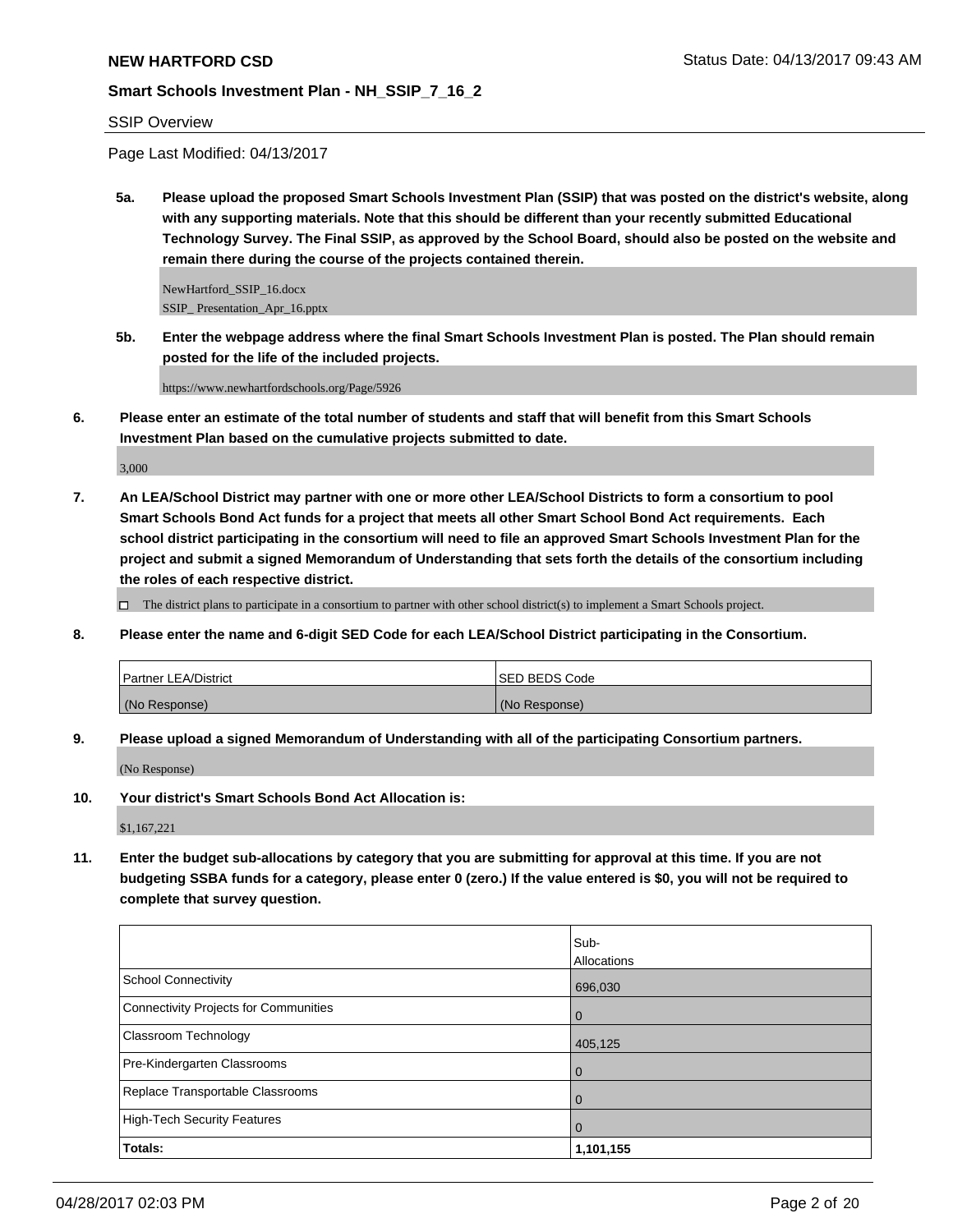#### School Connectivity

Page Last Modified: 04/13/2017

# **Group 1**

- **1. In order for students and faculty to receive the maximum benefit from the technology made available under the Smart Schools Bond Act, their school buildings must possess sufficient connectivity infrastructure to ensure that devices can be used during the school day. Smart Schools Investment Plans must demonstrate that:**
	- **sufficient infrastructure that meets the Federal Communications Commission's 100 Mbps per 1,000 students standard currently exists in the buildings where new devices will be deployed, or**
	- **is a planned use of a portion of Smart Schools Bond Act funds, or**
	- **is under development through another funding source.**

**Smart Schools Bond Act funds used for technology infrastructure or classroom technology investments must increase the number of school buildings that meet or exceed the minimum speed standard of 100 Mbps per 1,000 students and staff within 12 months. This standard may be met on either a contracted 24/7 firm service or a "burstable" capability. If the standard is met under the burstable criteria, it must be:**

**1. Specifically codified in a service contract with a provider, and**

**2. Guaranteed to be available to all students and devices as needed, particularly during periods of high demand, such as computer-based testing (CBT) periods.**

**Please describe how your district already meets or is planning to meet this standard within 12 months of plan submission.**

**At the present time the district meets/exceeds all Federal Communications Commission minimum speed standards in our network with 1 Gbps for 2,600 students.** 

- **1a. If a district believes that it will be impossible to meet this standard within 12 months, it may apply for a waiver of this requirement, as described on the Smart Schools website. The waiver must be filed and approved by SED prior to submitting this survey.**
	- $\Box$  By checking this box, you are certifying that the school district has an approved waiver of this requirement on file with the New York State Education Department.

#### **2. Connectivity Speed Calculator (Required)**

|                  | l Number of<br><b>Students</b> | Multiply by<br>100 Kbps | Divide by 1000 Current Speed<br>to Convert to<br>Reauired<br>Speed in Mb | lin Mb | Expected<br>Speed to be<br>Attained Within   Required<br>12 Months | <b>Expected Date</b><br><b>When</b><br>Speed Will be<br>Met |
|------------------|--------------------------------|-------------------------|--------------------------------------------------------------------------|--------|--------------------------------------------------------------------|-------------------------------------------------------------|
| Calculated Speed | 2,600                          | 260,000                 | 260                                                                      | 1000   | 1000                                                               | present                                                     |

# **3. Describe how you intend to use Smart Schools Bond Act funds for high-speed broadband and/or wireless connectivity projects in school buildings.**

The use of Smart Schools Bond Act funds will be used to upgrade the digital networks in all schools in the district. It will provide the addition of a wireless infrastructure throughout the school district. The goal is to enhance the connectivity in classrooms and between data closets with fiber optic cable to increase the capabilities of the network and backbone. Addition of Power Over Ethernet switches to connect wireless access points to the network. The installation of 300 wireless access points, coverage in each classroom, libraries and other common areas to provide a ubiquitous wireless network district wide for all students and teachers.

The wireless connectivity project will be used to allow tablet computers, chrome books, laptop computers and other wireless devices to connect to the network and internet to be used in conjunction with online text books, classroom resources and prepare the district for Computer Based Testing.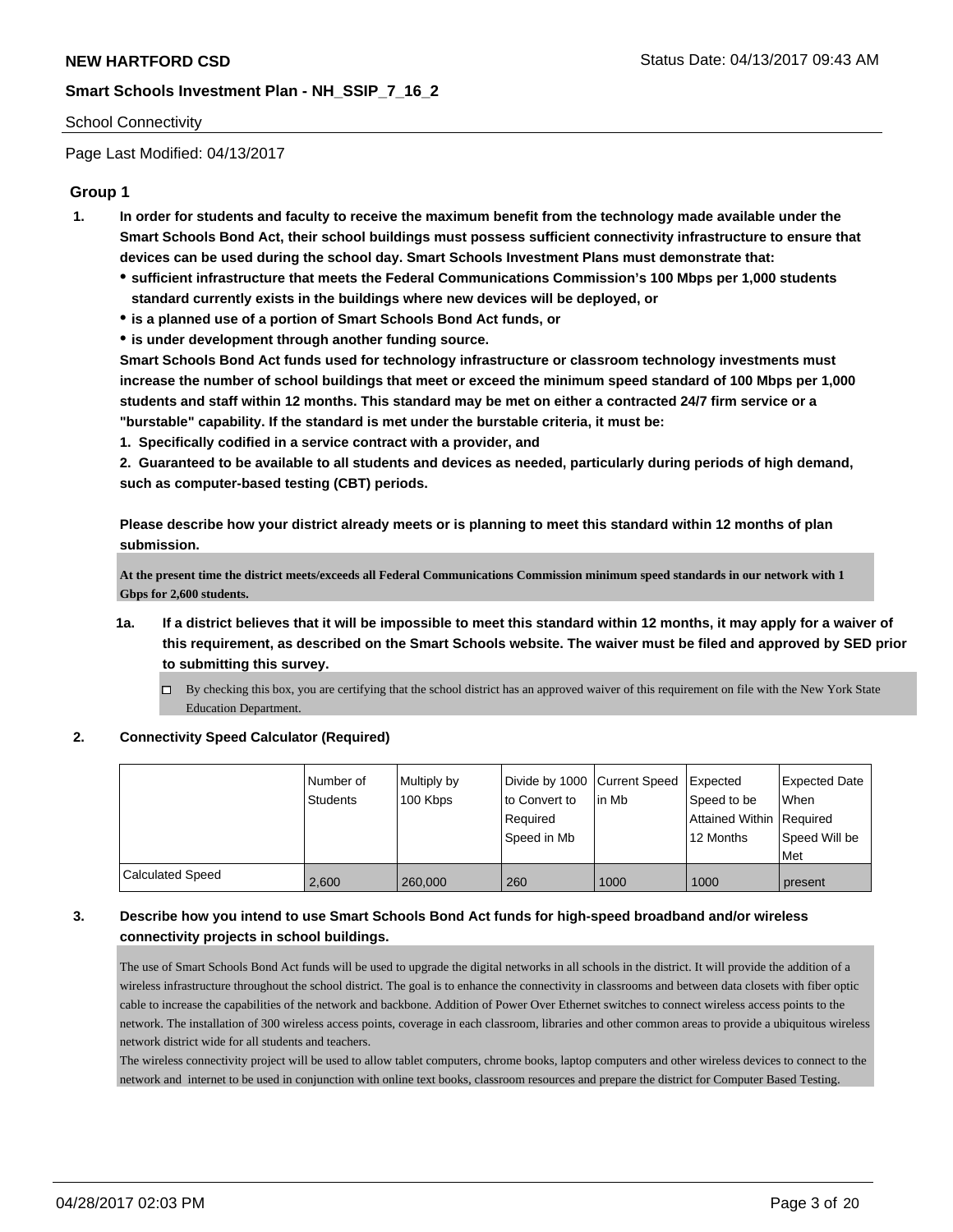#### School Connectivity

Page Last Modified: 04/13/2017

**4. Describe the linkage between the district's District Instructional Technology Plan and the proposed projects. (There should be a link between your response to this question and your response to Question 1 in Part E. Curriculum and Instruction "What are the district's plans to use digital connectivity and technology to improve teaching and learning?)**

The addition of wi-fi network will allow for the use of new technology devices and the implementation of online, cloud based instruction and curriculum, providing students the tools to be successful learners.

New Hartford School District's goal is to ensure our students have the technology skills to be successful in today's technological society and be prepared for the rigors of college.

Teachers and staff in New Hartford schools receive the support and professional development they need to select and use technology to improve classroom learning and student outcomes.

The plan is to provide devices and help educators leverage technology and data to begin to personalize learning, use online resources and curricula, prepare students for regents reform agenda, and improve college and career ready instruction. This ensures that as the district increases access to technology, teachers and staff are prepared to use technology that enhances student learning and achievement. The addition of new devices will allow students access to equipment when necessary and the upgrade of infrastructure and wi-fi connectivity will ensure those devices can access resources when required.

The district's Technology Department and Teacher Center support educators in delivering high-quality professional development, allowing teachers to gain knowledge and confidence in using different technology in the classroom.

The addition of online tools and materials will allow teachers the use of real-time data to personalize learning for students, increase engagement with parents, and collaborate with other teachers.

**5. If the district wishes to have students and staff access the Internet from wireless devices within the school building, or in close proximity to it, it must first ensure that it has a robust Wi-Fi network in place that has sufficient bandwidth to meet user demand.**

**Please describe how you have quantified this demand and how you plan to meet this demand.**

**The use of Smart Schools Bond Act funds will provide the addition of a robust wireless infrastructure throughout the school district and allow students and staff to access the network and internet with wireless devices. This will create a ubiquitous technology environment for years to come. The installation of the wireless network will ensure the district meets or exceeds the Federal Communications Commission minimum speed standards**

**6. As indicated on Page 5 of the guidance, the Office of Facilities Planning will have to conduct a preliminary review of all capital projects, including connectivity projects.**

**Please indicate on a separate row each project number given to you by the Office of Facilities Planning.**

| Project Number        |  |
|-----------------------|--|
| 41-15-01-06-7-999-SB1 |  |

**7. Certain high-tech security and connectivity infrastructure projects may be eligible for an expedited review process as determined by the Office of Facilities Planning.**

#### **Was your project deemed eligible for streamlined review?**

Yes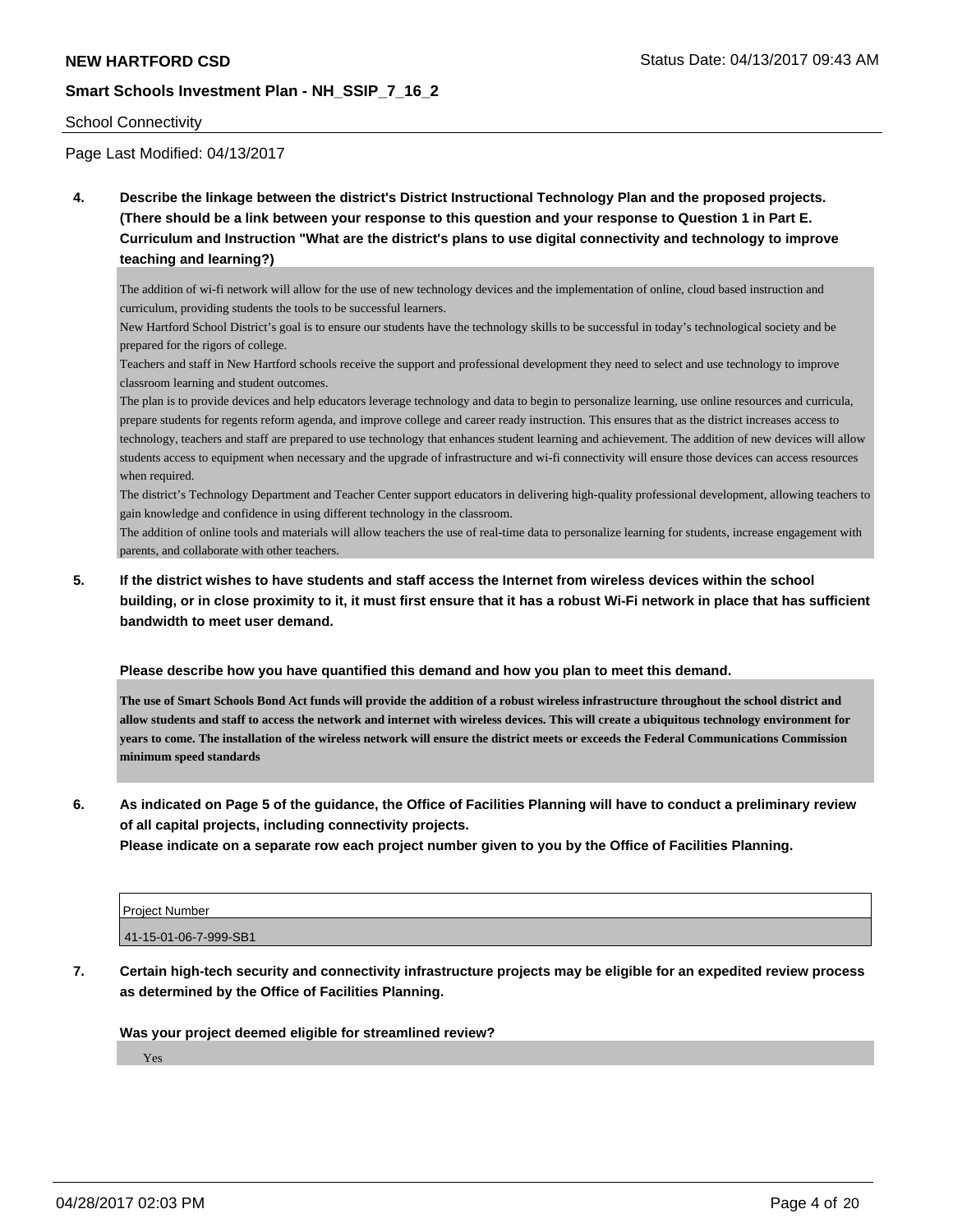School Connectivity

Page Last Modified: 04/13/2017

**7a. Districts that choose the Streamlined Review Process will be required to certify that they have reviewed all installations with their licensed architect or engineer of record and provide that person's name and license number. The licensed professional must review the products and proposed method of installation prior to implementation and review the work during and after completion in order to affirm that the work was codecompliant, if requested.**

I certify that I have reviewed all installations with a licensed architect or engineer of record.

**8. Include the name and license number of the architect or engineer of record.**

| Name                    | License Number |
|-------------------------|----------------|
| <b>March Associates</b> | 22954          |

**9. If you are submitting an allocation for School Connectivity complete this table. Note that the calculated Total at the bottom of the table must equal the Total allocation for this category that you entered in the SSIP Overview overall budget.** 

|                                            | Sub-        |
|--------------------------------------------|-------------|
|                                            | Allocation  |
| Network/Access Costs                       | 448,550     |
| <b>Outside Plant Costs</b>                 | 0           |
| School Internal Connections and Components | 247,480     |
| Professional Services                      | $\mathbf 0$ |
| Testing                                    | $\mathbf 0$ |
| Other Upfront Costs                        | $\mathbf 0$ |
| <b>Other Costs</b>                         | $\mathbf 0$ |
| Totals:                                    | 696,030     |

**10. Please detail the type, quantity, per unit cost and total cost of the eligible items under each sub-category. This is especially important for any expenditures listed under the "Other" category. All expenditures must be eligible for tax-exempt financing to be reimbursed through the SSBA. Sufficient detail must be provided so that we can verify this is the case. If you have any questions, please contact us directly through smartschools@nysed.gov. NOTE: Wireless Access Points should be included in this category, not under Classroom Educational Technology, except those that will be loaned/purchased for nonpublic schools.**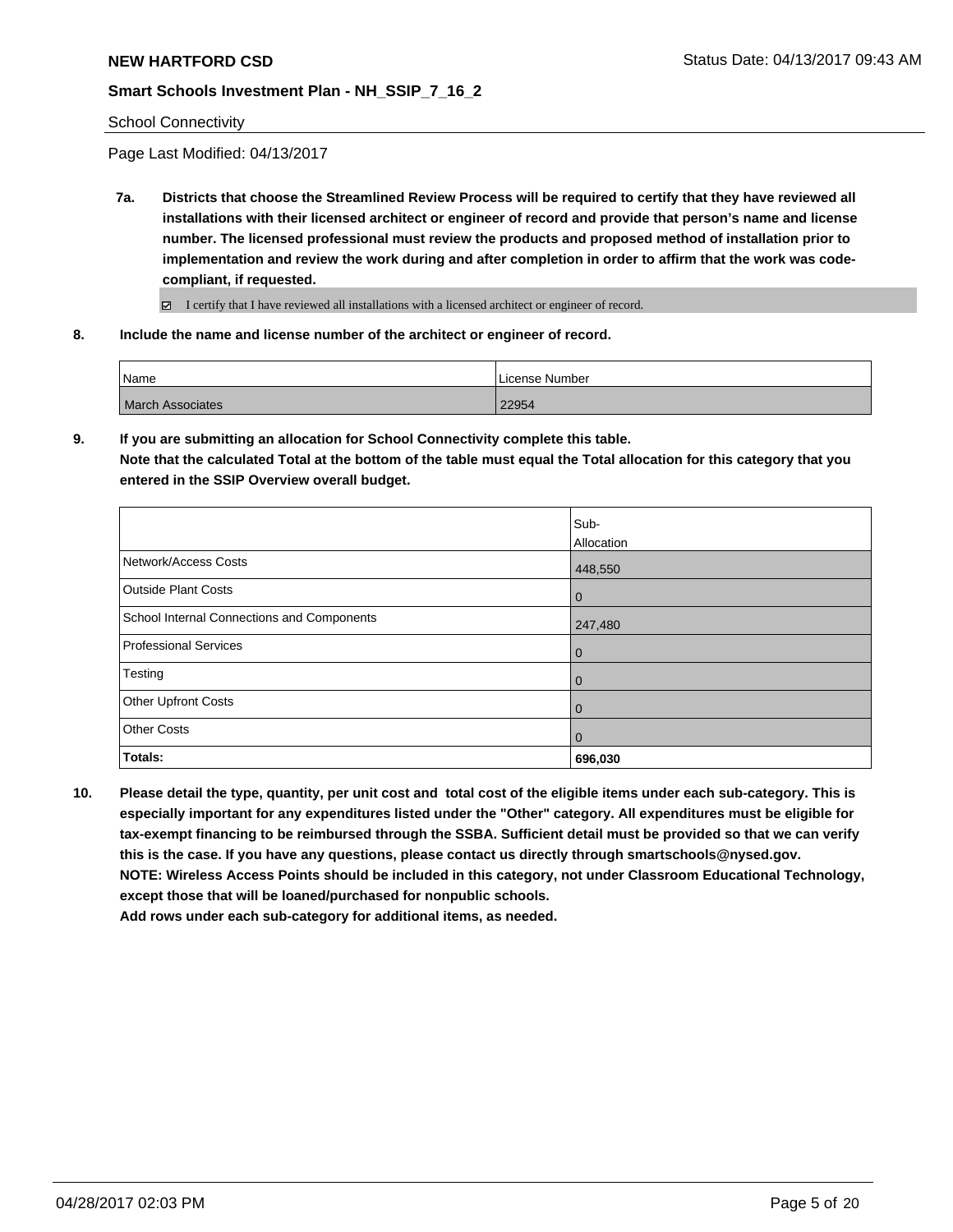# School Connectivity

| Select the allowable expenditure | Item to be purchased                                                                                                                                                           | Quantity      | Cost per Item | <b>Total Cost</b> |
|----------------------------------|--------------------------------------------------------------------------------------------------------------------------------------------------------------------------------|---------------|---------------|-------------------|
| type.                            |                                                                                                                                                                                |               |               |                   |
| Repeat to add another item under |                                                                                                                                                                                |               |               |                   |
| each type.                       |                                                                                                                                                                                |               |               |                   |
| <b>Network/Access Costs</b>      | Wireless Controller Aruba 7220                                                                                                                                                 | 1             | 20,000        | 20,000            |
| <b>Connections/Components</b>    | Rack Mount for controller Aruba S3500                                                                                                                                          | 1             | 80            | 80                |
| <b>Network/Access Costs</b>      | Aruba AP-215 AC Access Point                                                                                                                                                   | 282           | 800           | 225,600           |
| Network/Access Costs             | Aruba wall mount Access Point<br>802.11N/AC 3X                                                                                                                                 | 20            | 800           | 16,000            |
| <b>Network/Access Costs</b>      | Aruba 2.4-2.5GHz 4DBI Hi-Gain<br>Antenna for Access Points                                                                                                                     | 60            | 25            | 1,500             |
| <b>Network/Access Costs</b>      | <b>Aruba Field Power Supply</b>                                                                                                                                                | 1             | 450           | 450               |
| <b>Connections/Components</b>    | Aruba AP-220 Mounting Kits                                                                                                                                                     | 20            | 20            | 400               |
| Network/Access Costs             | APC SMART UPS 3000VA RM2U<br>backup battery system for network<br>switches                                                                                                     | 25            | 2,000         | 50,000            |
| <b>Network/Access Costs</b>      | Cisco Catalyst 2960x-48FPD-L, 48<br>port Gig Ethernet Switch                                                                                                                   | 27            | 5,000         | 135,000           |
| <b>Connections/Components</b>    | Contracted cable installation project for<br>wireless infrastructure. Category 6<br>shielded cable. Fiber optic cabling<br>between network distribution closets<br>and testing | 325           | 760           | 247,000           |
| (No Response)                    | (No Response)                                                                                                                                                                  | (No Response) | (No Response) | (No Response)     |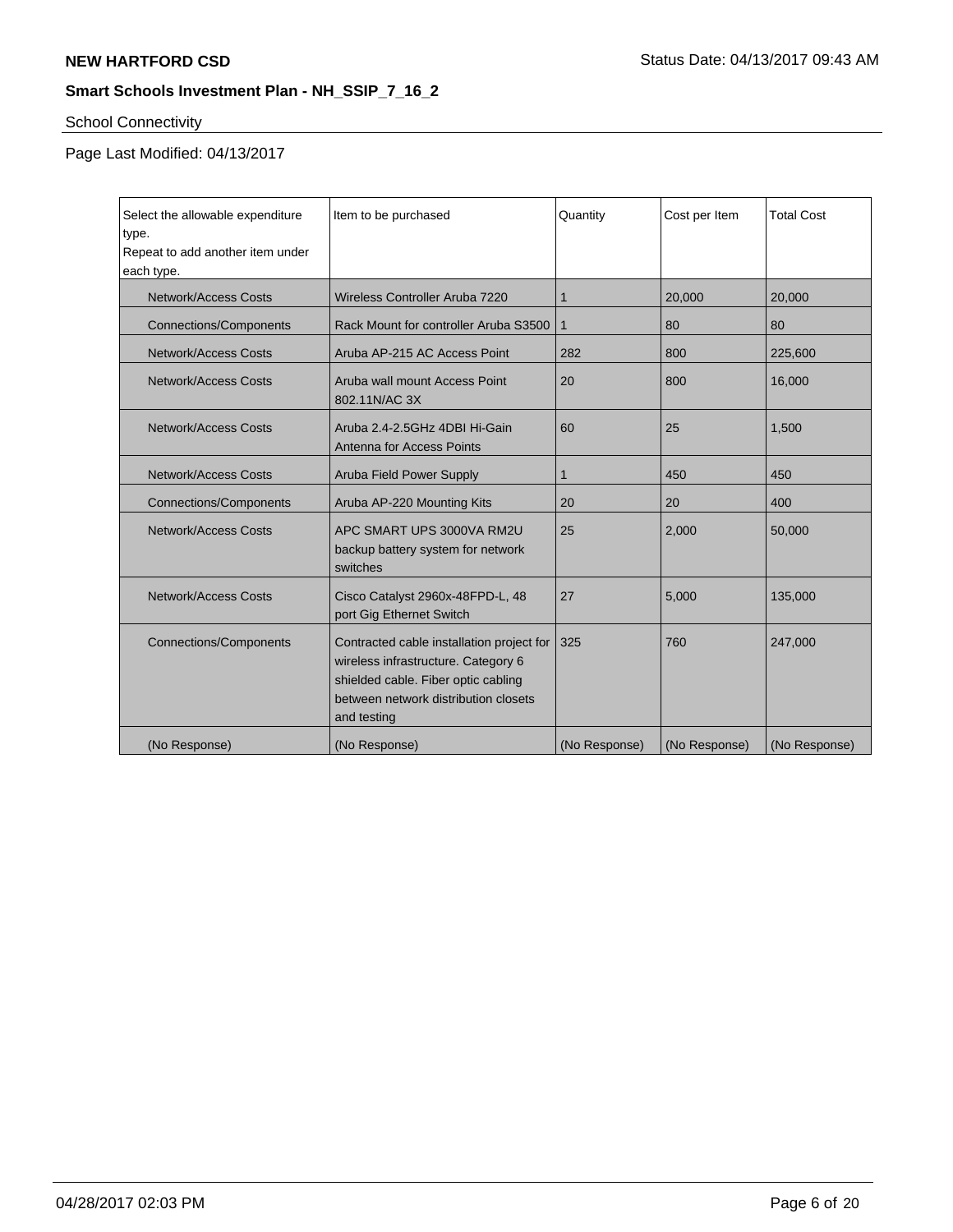Community Connectivity (Broadband and Wireless)

Page Last Modified: 04/13/2017

## **Group 1**

**1. Describe how you intend to use Smart Schools Bond Act funds for high-speed broadband and/or wireless connectivity projects in the community.**

NA

**2. Please describe how the proposed project(s) will promote student achievement and increase student and/or staff access to the Internet in a manner that enhances student learning and/or instruction outside of the school day and/or school building.**

NA

**3. Community connectivity projects must comply with all the necessary local building codes and regulations (building and related permits are not required prior to plan submission).**

 $\Box$  I certify that we will comply with all the necessary local building codes and regulations.

**4. Please describe the physical location of the proposed investment.**

NA

**5. Please provide the initial list of partners participating in the Community Connectivity Broadband Project, along with their Federal Tax Identification (Employer Identification) number.**

| <b>Project Partners</b> | l Federal ID # |
|-------------------------|----------------|
| (No Response)           | (No Response)  |

**6. If you are submitting an allocation for Community Connectivity, complete this table. Note that the calculated Total at the bottom of the table must equal the Total allocation for this category that you entered in the SSIP Overview overall budget.**

|                                    | Sub-Allocation |
|------------------------------------|----------------|
| Network/Access Costs               | (No Response)  |
| Outside Plant Costs                | (No Response)  |
| <b>Tower Costs</b>                 | (No Response)  |
| <b>Customer Premises Equipment</b> | (No Response)  |
| <b>Professional Services</b>       | (No Response)  |
| Testing                            | (No Response)  |
| <b>Other Upfront Costs</b>         | (No Response)  |
| <b>Other Costs</b>                 | (No Response)  |
| Totals:                            | 0              |

**7. Please detail the type, quantity, per unit cost and total cost of the eligible items under each sub-category. This is especially important for any expenditures listed under the "Other" category. All expenditures must be capital-bond eligible to be reimbursed through the SSBA. If you have any questions, please contact us directly through smartschools@nysed.gov.**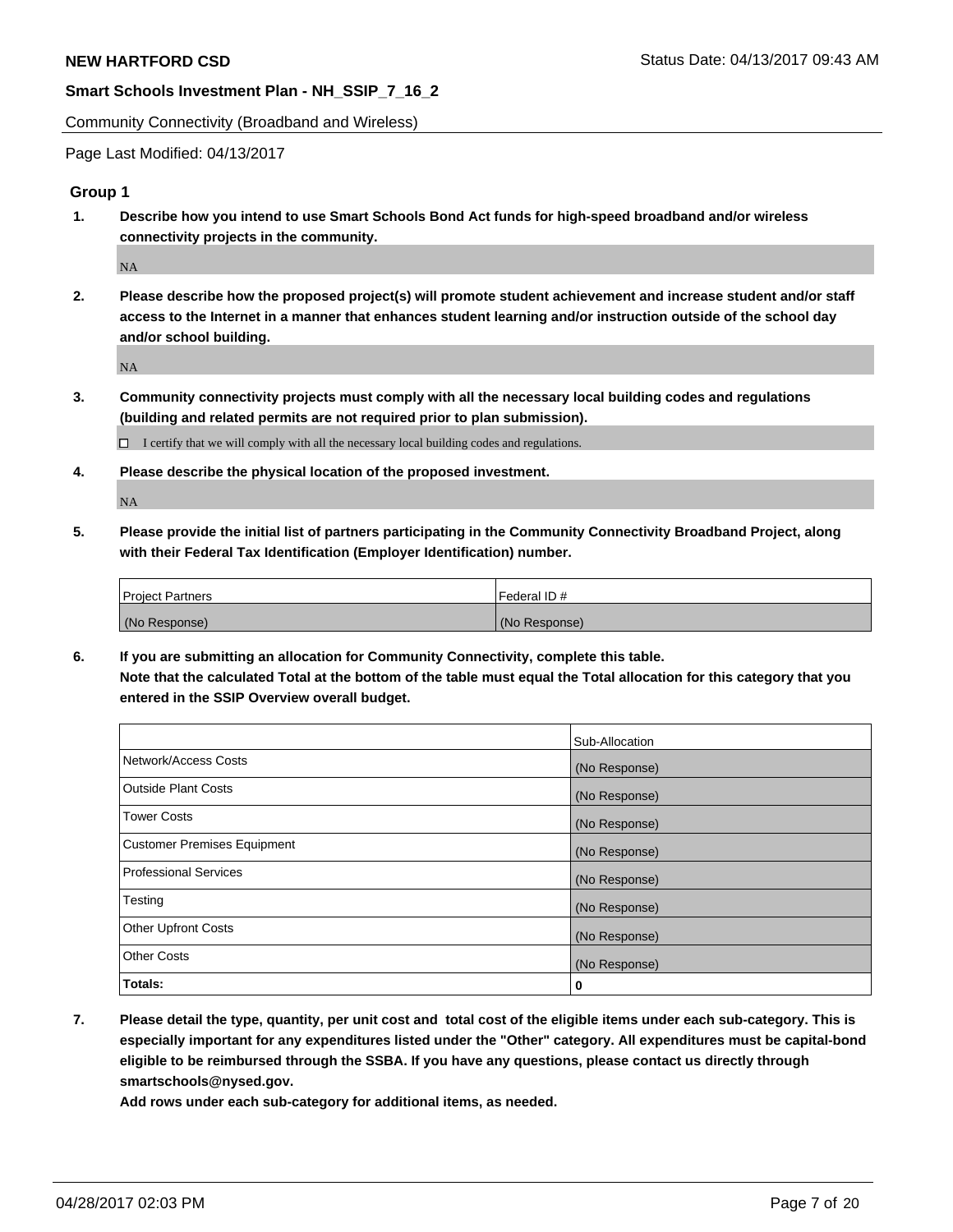Community Connectivity (Broadband and Wireless)

| Select the allowable expenditure<br>type. | Item to be purchased | Quantity      | Cost per Item | <b>Total Cost</b> |
|-------------------------------------------|----------------------|---------------|---------------|-------------------|
| Repeat to add another item under          |                      |               |               |                   |
| each type.                                |                      |               |               |                   |
| (No Response)                             | (No Response)        | (No Response) | (No Response) | (No Response)     |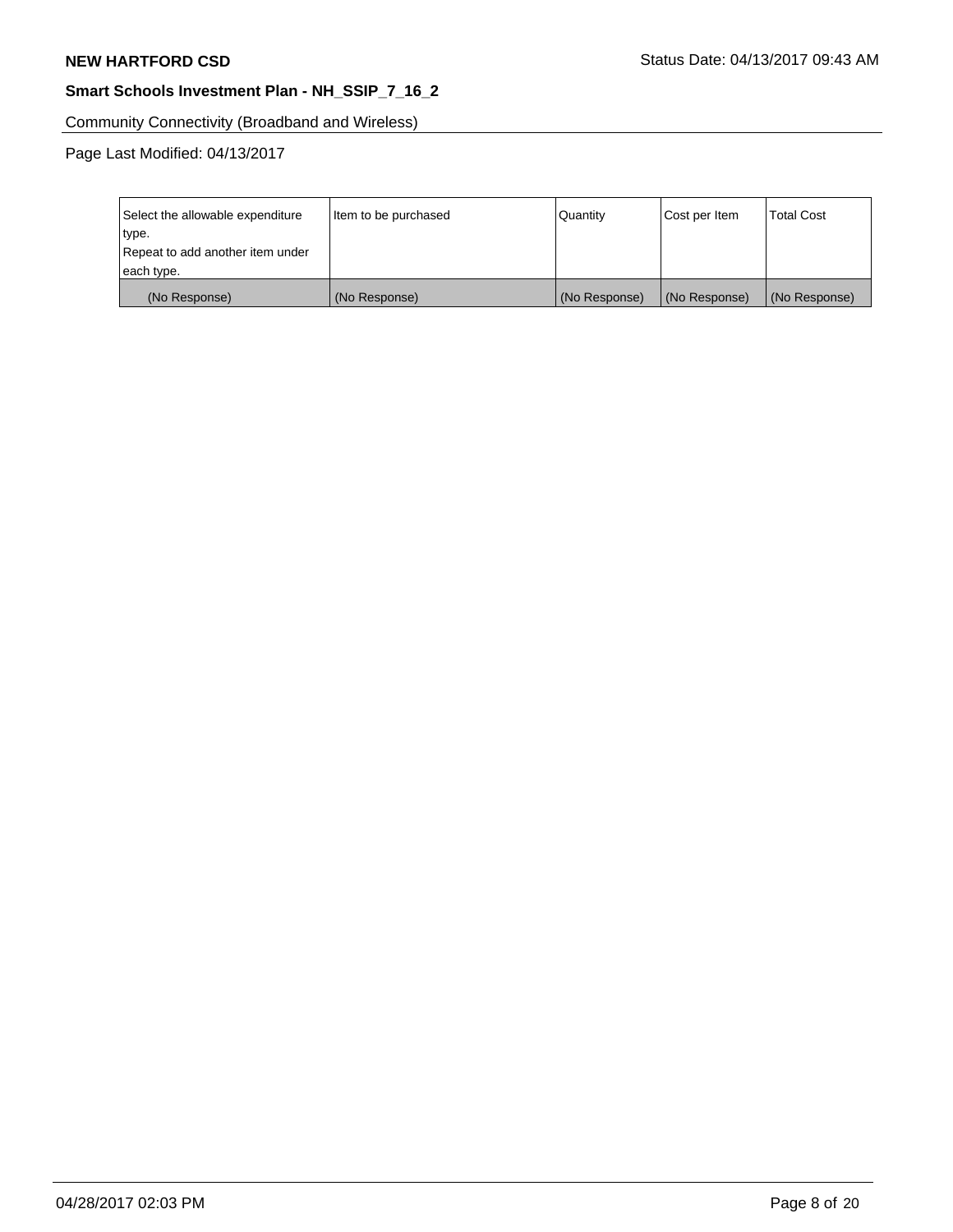#### Classroom Learning Technology

Page Last Modified: 04/13/2017

## **Questions**

**1. In order for students and faculty to receive the maximum benefit from the technology made available under the Smart Schools Bond Act, their school buildings must possess sufficient connectivity infrastructure to ensure that devices can be used during the school day. Smart Schools Investment Plans must demonstrate that sufficient infrastructure that meets the Federal Communications Commission's 100 Mbps per 1,000 students standard currently exists in the buildings where new devices will be deployed, or is a planned use of a portion of Smart Schools Bond Act funds, or is under development through another funding source.**

**Smart Schools Bond Act funds used for technology infrastructure or classroom technology investments must increase the number of school buildings that meet or exceed the minimum speed standard of 100 Mbps per 1,000 students and staff within 12 months. This standard may be met on either a contracted 24/7 firm service or a "burstable" capability. If the standard is met under the burstable criteria, it must be:**

**1. Specifically codified in a service contract with a provider, and**

**2. Guaranteed to be available to all students and devices as needed, particularly during periods of high demand, such as computer-based testing (CBT) periods.**

**Please describe how your district already meets or is planning to meet this standard within 12 months of plan submission.**

**At the present time the district meets/exceeds all Federal Communications Commission minimum speed standards in our network with 1 Gbps for 2,600 students.** 

- **1a. If a district believes that it will be impossible to meet this standard within 12 months, it may apply for a waiver of this requirement, as described on the Smart Schools website. The waiver must be filed and approved by SED prior to submitting this survey.**
	- $\Box$  By checking this box, you are certifying that the school district has an approved waiver of this requirement on file with the New York State Education Department.

#### **2. Connectivity Speed Calculator (Required)**

|                  | l Number of<br>Students | Multiply by<br>100 Kbps | to Convert to | Divide by 1000 Current Speed Expected<br>l in Mb | Speed to be              | Expected Date<br>When |
|------------------|-------------------------|-------------------------|---------------|--------------------------------------------------|--------------------------|-----------------------|
|                  |                         |                         | Reauired      |                                                  | Attained Within Required |                       |
|                  |                         |                         | Speed in Mb   |                                                  | 12 Months                | Speed Will be<br>Met  |
| Calculated Speed | 2.600                   | 260,000                 | 260           | 1000                                             | 1000                     | present               |

**3. If the district wishes to have students and staff access the Internet from wireless devices within the school building, or in close proximity to it, it must first ensure that it has a robust Wi-Fi network in place that has sufficient bandwidth to meet user demand.**

**Please describe how you have quantified this demand and how you plan to meet this demand.**

**The use of Smart Schools Bond Act funds will provide the addition of a robust wireless infrastructure throughout the school district. This will allow for students and staff to access the network and internet with wireless devices and allow for future generations of new technology to be used ubiquitously in our schools. The installation of the wireless network will ensure the district meets or exceeds the Federal Communications Commission minimum speed standards**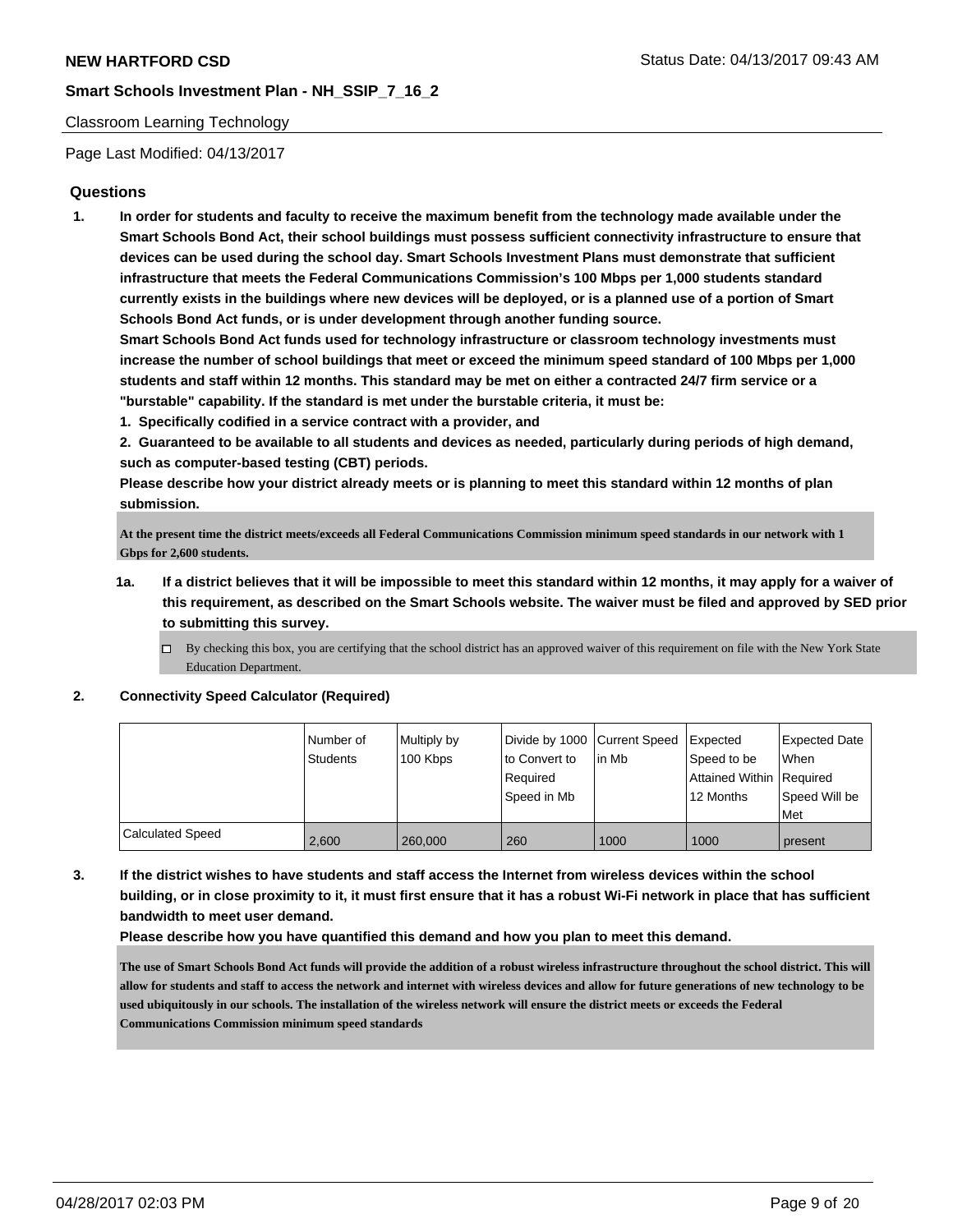#### Classroom Learning Technology

Page Last Modified: 04/13/2017

**4. All New York State public school districts are required to complete and submit an Instructional Technology Plan survey to the New York State Education Department in compliance with Section 753 of the Education Law and per Part 100.12 of the Commissioner's Regulations.**

**Districts that include educational technology purchases as part of their Smart Schools Investment Plan must have a submitted and approved Instructional Technology Plan survey on file with the New York State Education Department.**

- By checking this box, you are certifying that the school district has an approved Instructional Technology Plan survey on file with the New York State Education Department.
- **5. Describe the devices you intend to purchase and their compatibility with existing or planned platforms or systems. Specifically address the adequacy of each facility's electrical, HVAC and other infrastructure necessary to install and support the operation of the planned technology.**
	- **• Interactive whiteboards for classrooms. The addition of interactive white boards to the classroom will allow for interactive learning help promote a proven instructional tool throughout the district .**
	- **• Chrome book computers for loan in school libraries. The chrome book computers will be shared by all students allowing them to wirelessly connect to the school network and the Internet for research and online learning.**
	- **• Laptop computers for classrooms. These will allow students to wirelessly connect to the internet for instruction, E-textbooks, curriculum, collaboration and other resources**
	- **• Desktop classroom computers for student use.**
	- **• Presentation Projectors to enhance teacher classroom presentation**

**All buildings though out the district have necessary HVAC and electrical systems to support these devices.**

- **6. Describe how the proposed technology purchases will:**
	- **> enhance differentiated instruction;**
	- **> expand student learning inside and outside the classroom;**
	- **> benefit students with disabilities and English language learners; and**
	- **> contribute to the reduction of other learning gaps that have been identified within the district.**

**The expectation is that districts will place a priority on addressing the needs of students who struggle to succeed in a rigorous curriculum. Responses in this section should specifically address this concern and align with the district's Instructional Technology Plan (in particular Question 2 of E. Curriculum and Instruction: "Does the district's instructional technology plan address the needs of students with disabilities to ensure equitable access to instruction, materials and assessments?" and Question 3 of the same section: "Does the district's instructional technology plan address the provision of assistive technology specifically for students with disabilities to ensure access to and participation in the general curriculum?"**

**The district has made a concerted effort to make technology ubiquitously available so that all students have access to the required tools in classroom settings. SMART Bond purchases will allow for all special needs classrooms to be equipped with technology allowing for deeper student interaction. Differentiated instruction is tailored to each student to meet their specific needs. English language learners and students with disabilities will have access to technology in classrooms to support different styles of learning and meet specific individual goals. Cloudbased systems such as Google Apps for Education and Google Classrooms are used to target those specific needs. The online instructional material also allows learning to go beyond the physical classroom to common areas and home. Special needs students and English Language Learners have access to computers, interactive white-boards and collaborative software, which support their IEP goals. Students with more unique needs, such as augmentative communication or auditory learners, are provided with the recommended devices such as Apple iPads to assist in learning and achieving goals.** 

**The major area of improvement is a robust and universal application of Wi-Fi technology throughout the district. As it stands, students are limited to using fixed workstations rather than portable devices which would allow a more personalized use of technology. This will also allow students connectivity outside the classroom in libraries and common areas for study, research and review.** 

**Cloud-based systems like Google Apps for Education, Google Docs and Google Classroom have been used to enhance student learning in and outside the classroom and allow for real-time collaboration with teachers, students and peers to enhance student activities.**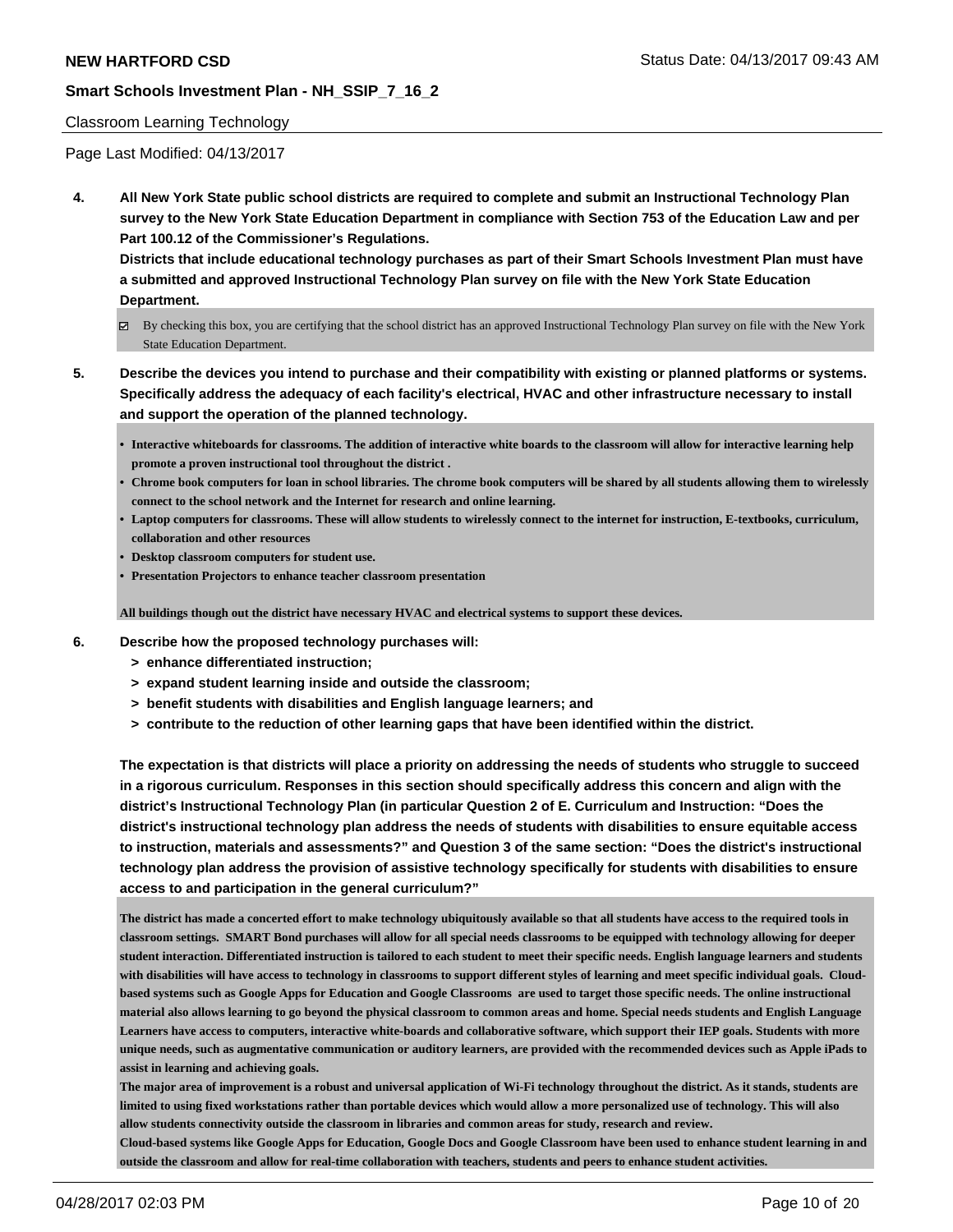#### Classroom Learning Technology

Page Last Modified: 04/13/2017

**7. Where appropriate, describe how the proposed technology purchases will enhance ongoing communication with parents and other stakeholders and help the district facilitate technology-based regional partnerships, including distance learning and other efforts.**

**As the New Hartford Central School District continues to research the advantages of distance learning and learning management systems (LMS) the wireless network infrastructure and wireless technology in the classroom will play an important role in the delivery of curriculum and instruction. A future LMS will not only provide the student twenty four hour a day access to instructional materials but also communicate and share with parents what students are learning in the classroom**

**8. Describe the district's plan to provide professional development to ensure that administrators, teachers and staff can employ the technology purchased to enhance instruction successfully.**

**Note: This response should be aligned and expanded upon in accordance with your district's response to Question 1 of F. Professional Development of your Instructional Technology Plan: "Please provide a summary of professional development offered to teachers and staff, for the time period covered by this plan, to support technology to enhance teaching and learning. Please include topics, audience and method of delivery within your summary."**

**In accordance with State Learning Standards, New Hartford's Professional Development Plan, the philosophy and policies of both our Network Team and our Center, the Policy Board will provide and support professional development in instruction, curriculum, leadership and Technology. Our foci are on the implementation of the Common Core Learning Standards, use of technology for instruction and the training surrounding the implementation of the new teacher/leader evaluation systems.**

**New Hartford's mission is to provide effective, high quality professional development.**

 **It is a vehicle whereby teachers can develop in-service programs, disseminate educational research, and design curricula with supporting materials, specifically to meet their own needs and those of their students as indicated by the Common Core Learning Standards. Our Teacher Center provides a central location where teachers may share resources, best practices, ideas, methods and procedures related to instructional goals, To address State Learning Standards and local benchmark assessments.**

**Face to Face:**

**Interactive White board Training – Summer/Fall**

**SMART Notebook Training – Summer/Fall**

**Windows OS Training – Fall/Winter**

**Microsoft Office Training – Fall/Winter**

**Google Apps Training – Fall/Winter/Spring**

**Spring Student Information System – provided as needed with system updates**

**New Teacher Induction Program- The induction program has several components. Each new teacher is paired with an experienced teacher who serves as a mentor. The Instructional Support Specialist, Technology Director and the Professional Development Specialist provide support to both new teachers and mentors. Full day trainings are provided to introduce new teachers to classroom technology, audio visual equipment, curriculum, and the New Hartford teaching methodology**

- **9. Districts must contact the SUNY/CUNY teacher preparation program that supplies the largest number of the district's new teachers to request advice on innovative uses and best practices at the intersection of pedagogy and educational technology.**
	- $\boxtimes$  By checking this box, you certify that you have contacted the SUNY/CUNY teacher preparation program that supplies the largest number of your new teachers to request advice on these issues.

#### **9a. Please enter the name of the SUNY or CUNY Institution that you contacted.**

SUNY Cortland

**9b. Enter the primary Institution phone number.**

607-753-2823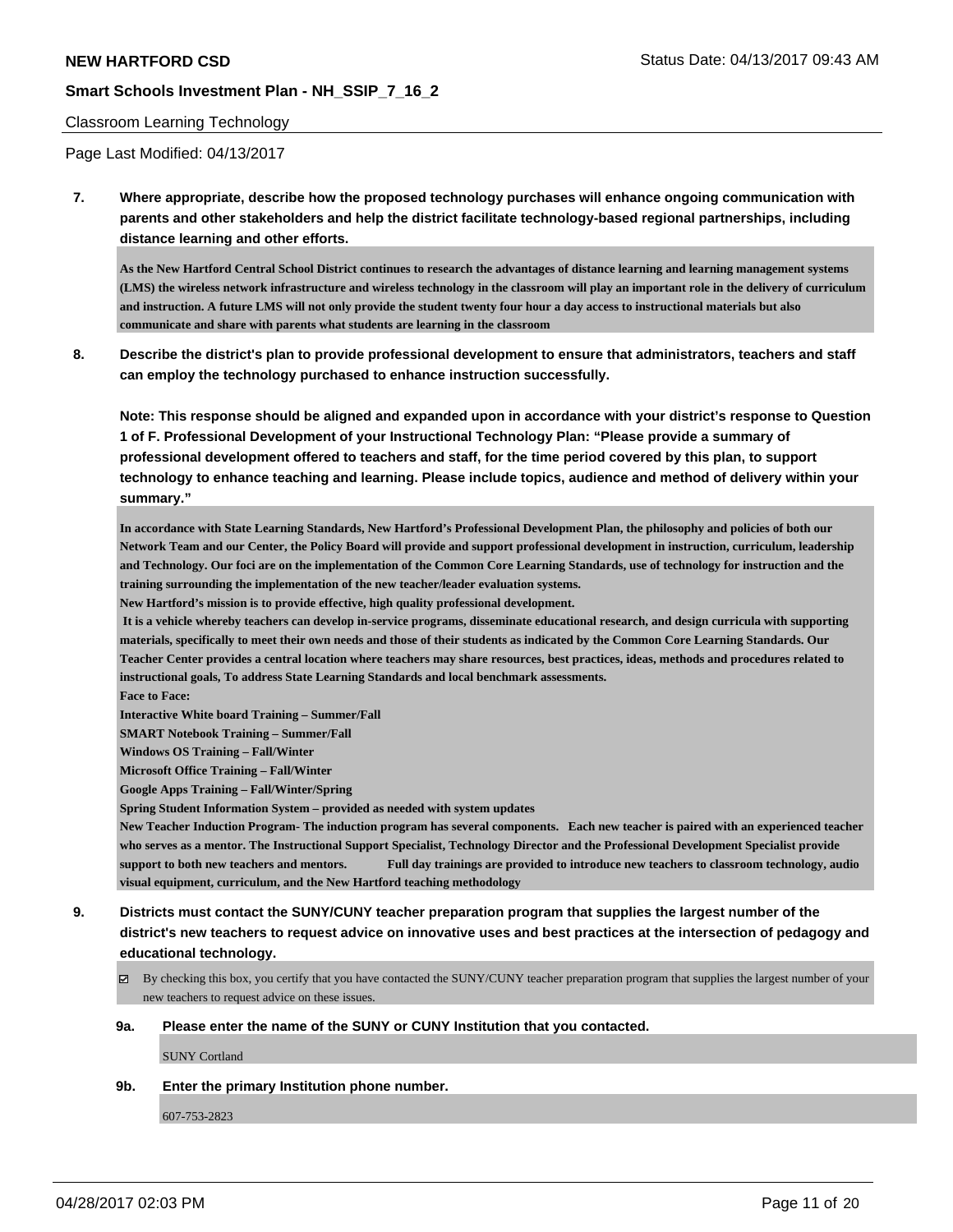Classroom Learning Technology

Page Last Modified: 04/13/2017

**9c. Enter the name of the contact person with whom you consulted and/or will be collaborating with on innovative uses of technology and best practices.**

Mary Reagan

**10. A district whose Smart Schools Investment Plan proposes the purchase of technology devices and other hardware must account for nonpublic schools in the district.**

**Are there nonpublic schools within your school district?**

Yes

 $\boxtimes$  No

**11. Nonpublic Classroom Technology Loan Calculator**

**The Smart Schools Bond Act provides that any Classroom Learning Technology purchases made using Smart Schools funds shall be lent, upon request, to nonpublic schools in the district. However, no school district shall be required to loan technology in amounts greater than the total obtained and spent on technology pursuant to the Smart Schools Bond Act and the value of such loan may not exceed the total of \$250 multiplied by the nonpublic school enrollment in the base year at the time of enactment.**

**See:**

**http://www.p12.nysed.gov/mgtserv/smart\_schools/docs/Smart\_Schools\_Bond\_Act\_Guidance\_04.27.15\_Final.pdf.**

|                                       | 1. Classroom   | 2. Public     | 3. Nonpublic | 14. Sum of  | 15. Total Per | l 6. Total                                                                                    |
|---------------------------------------|----------------|---------------|--------------|-------------|---------------|-----------------------------------------------------------------------------------------------|
|                                       | Technology     | Enrollment    | Enrollment   | Public and  | Pupil Sub-    | Nonpublic Loan                                                                                |
|                                       | Sub-allocation | $(2014 - 15)$ | (2014-15)    | l Nonpublic | allocation    | Amount                                                                                        |
|                                       |                |               |              | Enrollment  |               |                                                                                               |
| Calculated Nonpublic Loan<br>  Amount |                |               |              |             |               | (No Response)   (No Response)   (No Response)   (No Response)   (No Response)   (No Response) |

**12. To ensure the sustainability of technology purchases made with Smart Schools funds, districts must demonstrate a long-term plan to maintain and replace technology purchases supported by Smart Schools Bond Act funds. This sustainability plan shall demonstrate a district's capacity to support recurring costs of use that are ineligible for Smart Schools Bond Act funding such as device maintenance, technical support, Internet and wireless fees, maintenance of hotspots, staff professional development, building maintenance and the replacement of incidental items. Further, such a sustainability plan shall include a long-term plan for the replacement of purchased devices and equipment at the end of their useful life with other funding sources.**

 $\boxtimes$  By checking this box, you certify that the district has a sustainability plan as described above.

**13. Districts must ensure that devices purchased with Smart Schools Bond funds will be distributed, prepared for use, maintained and supported appropriately. Districts must maintain detailed device inventories in accordance with generally accepted accounting principles.**

By checking this box, you certify that the district has a distribution and inventory management plan and system in place.

**14. If you are submitting an allocation for Classroom Learning Technology complete this table. Note that the calculated Total at the bottom of the table must equal the Total allocation for this category that you entered in the SSIP Overview overall budget.**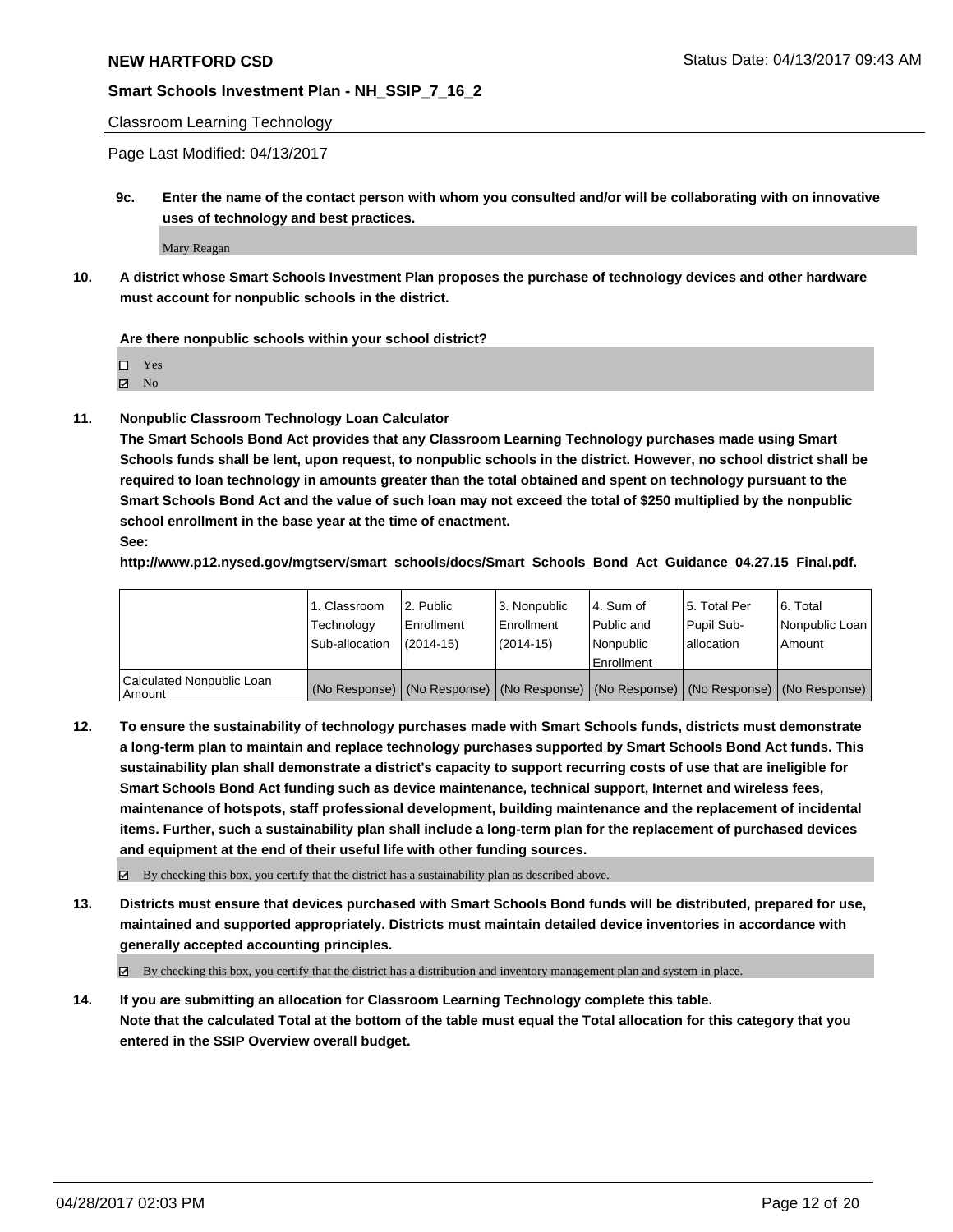# Classroom Learning Technology

Page Last Modified: 04/13/2017

|                         | Sub-Allocation |
|-------------------------|----------------|
| Interactive Whiteboards | 100,000        |
| Computer Servers        | O              |
| Desktop Computers       | 46,500         |
| <b>Laptop Computers</b> | 228,125        |
| <b>Tablet Computers</b> | 0              |
| <b>Other Costs</b>      | 30,500         |
| Totals:                 | 405,125        |

**15. Please detail the type, quantity, per unit cost and total cost of the eligible items under each sub-category. This is especially important for any expenditures listed under the "Other" category. All expenditures must be capital-bond eligible to be reimbursed through the SSBA. If you have any questions, please contact us directly through smartschools@nysed.gov.**

**Please specify in the "Item to be Purchased" field which specific expenditures and items are planned to meet the district's nonpublic loan requirement, if applicable.**

**NOTE: Wireless Access Points that will be loaned/purchased for nonpublic schools should ONLY be included in this category, not under School Connectivity, where public school districts would list them.**

| Select the allowable expenditure<br>type. | Item to be Purchased                             | Quantity | Cost per Item | <b>Total Cost</b> |
|-------------------------------------------|--------------------------------------------------|----------|---------------|-------------------|
| Repeat to add another item under          |                                                  |          |               |                   |
| each type.                                |                                                  |          |               |                   |
| Interactive Whiteboards                   | <b>Smart Board</b>                               | 20       | 5,000         | 100,000           |
| <b>Desktop Computers</b>                  | HP ProOne 400 G2 Touchscreen<br>Desktop PC       | 30       | 800           | 24,000            |
| <b>Desktop Computers</b>                  | HP ProOne 600 G2 Desktop PC                      | 30       | 750           | 22,500            |
| <b>Laptop Computers</b>                   | HP ProBook 640 G2 Notebook PC                    | 250      | 750           | 187,500           |
| <b>Laptop Computers</b>                   | HP Chromebook 14 G4 Computer                     | 125      | 325           | 40,625            |
| <b>Other Costs</b>                        | HP 30 Notebook PC Charging Cart                  | 5        | 2,000         | 10,000            |
| <b>Other Costs</b>                        | Connect 30 Chromebook Charging<br>Cart           | 5        | 1,500         | 7,500             |
| <b>Other Costs</b>                        | Epson Powerlite 98 LCD Presentation<br>Projector | 20       | 650           | 13,000            |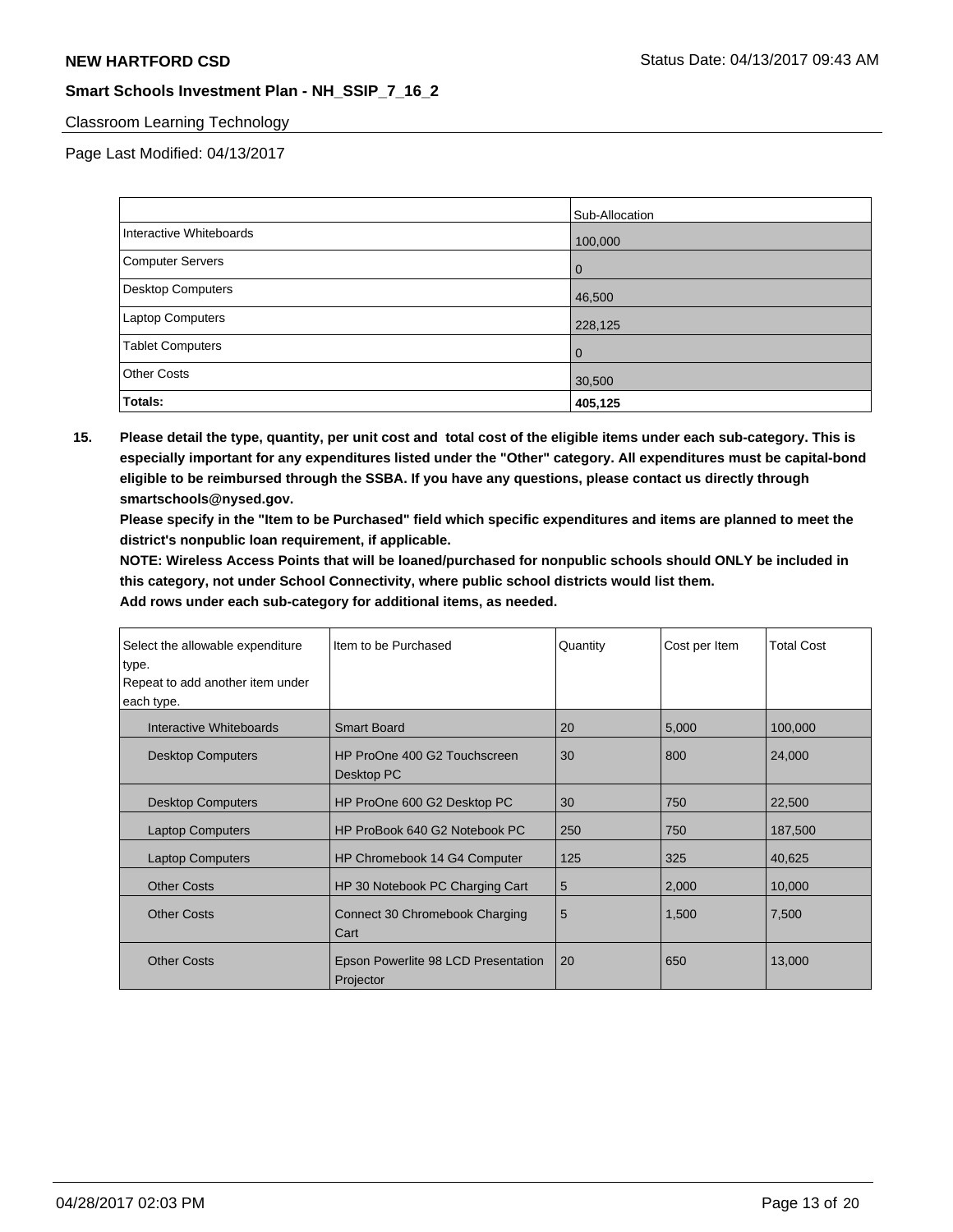#### Pre-Kindergarten Classrooms

Page Last Modified: 04/13/2017

# **Group 1**

**1. Provide information regarding how and where the district is currently serving pre-kindergarten students and justify the need for additional space with enrollment projections over 3 years.**

NA

- **2. Describe the district's plan to construct, enhance or modernize education facilities to accommodate prekindergarten programs. Such plans must include:**
	- **Specific descriptions of what the district intends to do to each space;**
	- **An affirmation that pre-kindergarten classrooms will contain a minimum of 900 square feet per classroom;**
	- **The number of classrooms involved;**
	- **The approximate construction costs per classroom; and**
	- **Confirmation that the space is district-owned or has a long-term lease that exceeds the probable useful life of the improvements.**

NA

**3. Smart Schools Bond Act funds may only be used for capital construction costs. Describe the type and amount of additional funds that will be required to support ineligible ongoing costs (e.g. instruction, supplies) associated with any additional pre-kindergarten classrooms that the district plans to add.**

NA

**4. All plans and specifications for the erection, repair, enlargement or remodeling of school buildings in any public school district in the State must be reviewed and approved by the Commissioner. Districts that plan capital projects using their Smart Schools Bond Act funds will undergo a Preliminary Review Process by the Office of Facilities Planning.**

**Please indicate on a separate row each project number given to you by the Office of Facilities Planning.**

| Project Number |  |
|----------------|--|
| (No Response)  |  |

**5. If you have made an allocation for Pre-Kindergarten Classrooms, complete this table. Note that the calculated Total at the bottom of the table must equal the Total allocation for this category that you entered in the SSIP Overview overall budget.**

| Totals:                                  | 0              |
|------------------------------------------|----------------|
| Other Costs                              | (No Response)  |
| Enhance/Modernize Educational Facilities | (No Response)  |
| Construct Pre-K Classrooms               | (No Response)  |
|                                          | Sub-Allocation |

**6. Please detail the type, quantity, per unit cost and total cost of the eligible items under each sub-category. This is especially important for any expenditures listed under the "Other" category. All expenditures must be capital-bond eligible to be reimbursed through the SSBA. If you have any questions, please contact us directly through smartschools@nysed.gov.**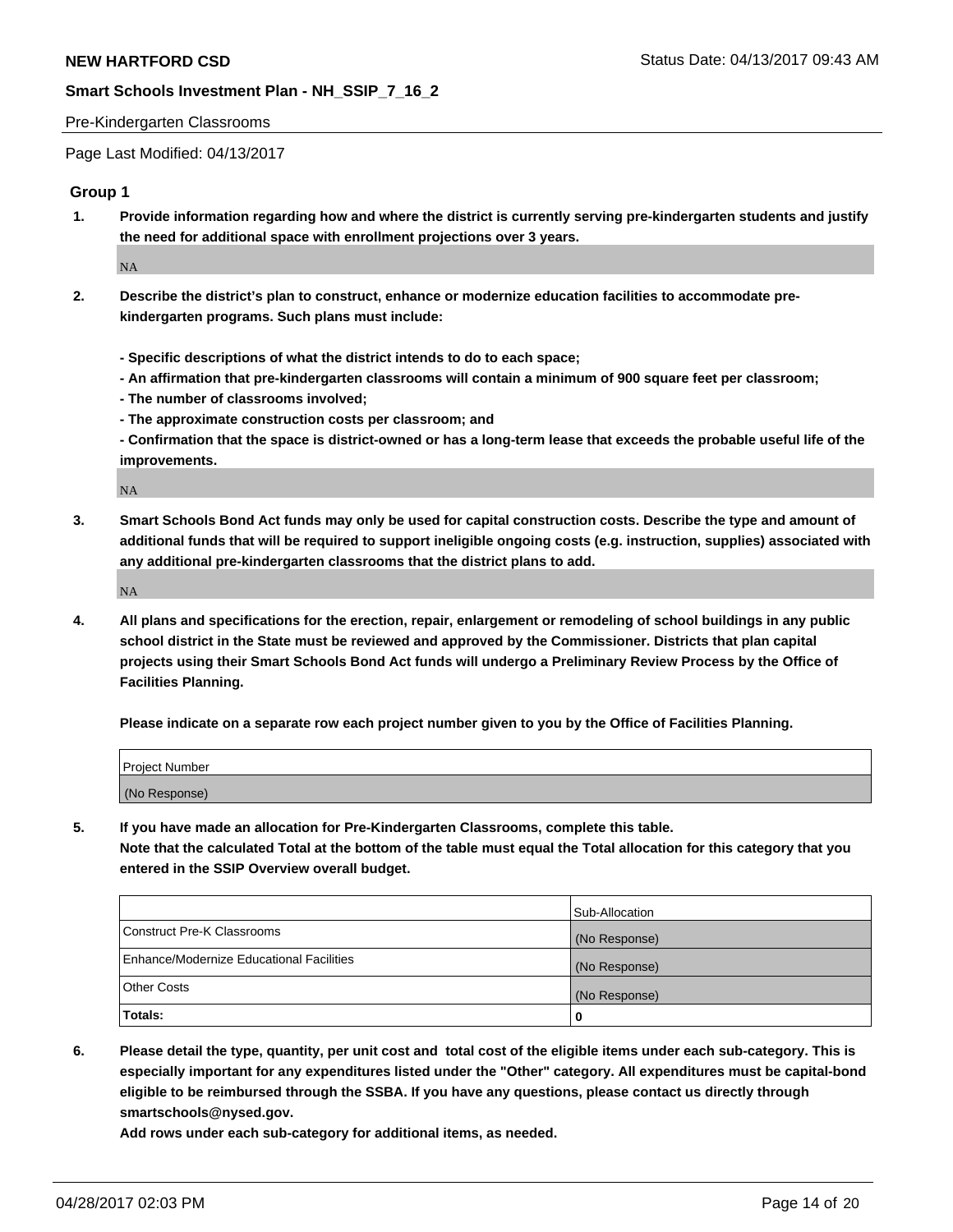# Pre-Kindergarten Classrooms

| Select the allowable expenditure | Item to be purchased | Quantity      | Cost per Item | <b>Total Cost</b> |
|----------------------------------|----------------------|---------------|---------------|-------------------|
| type.                            |                      |               |               |                   |
| Repeat to add another item under |                      |               |               |                   |
| each type.                       |                      |               |               |                   |
| (No Response)                    | (No Response)        | (No Response) | (No Response) | (No Response)     |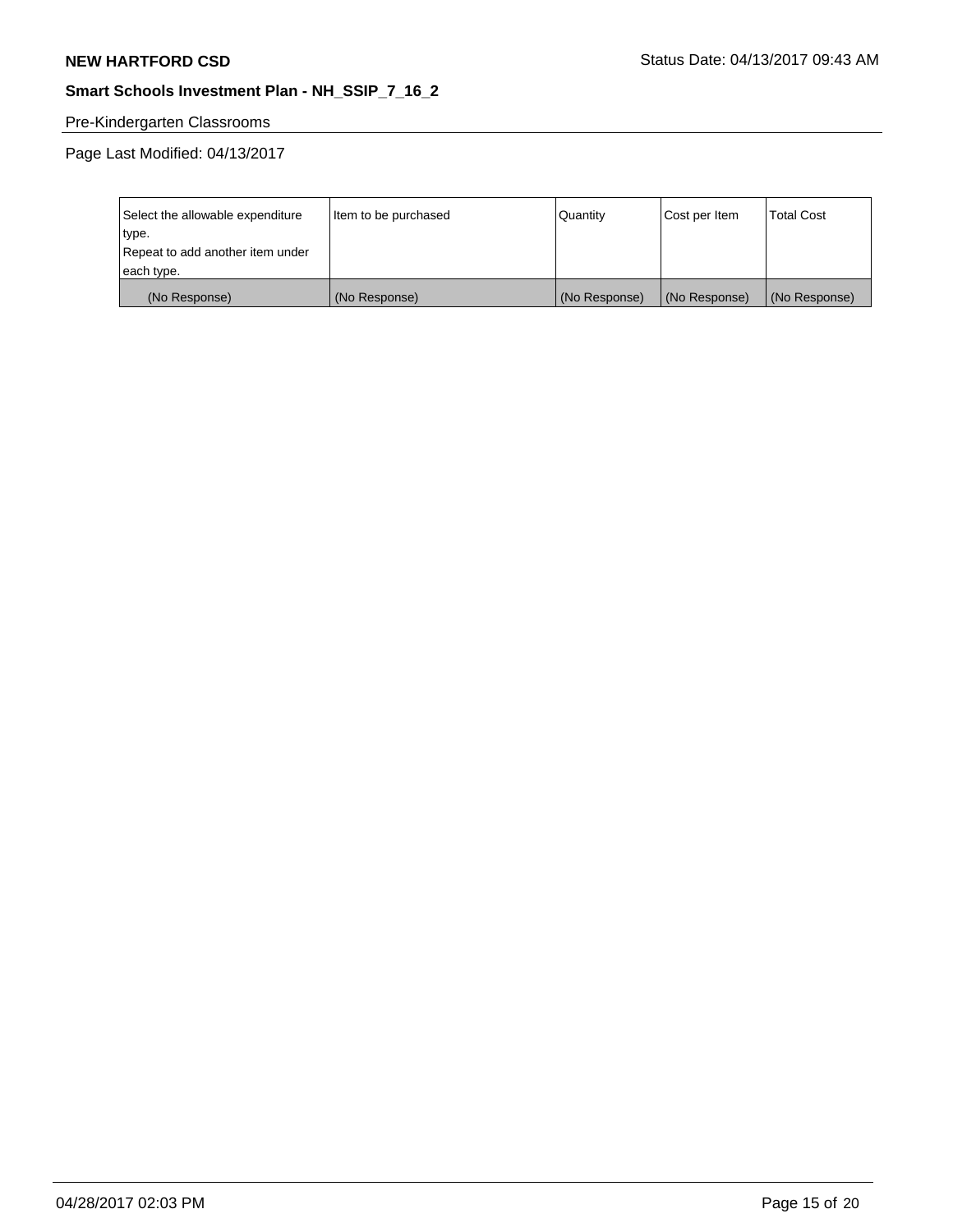Replace Transportable Classrooms

Page Last Modified: 04/13/2017

## **Group 1**

**1. Describe the district's plan to construct, enhance or modernize education facilities to provide high-quality instructional space by replacing transportable classrooms.**

NA

**2. All plans and specifications for the erection, repair, enlargement or remodeling of school buildings in any public school district in the State must be reviewed and approved by the Commissioner. Districts that plan capital projects using their Smart Schools Bond Act funds will undergo a Preliminary Review Process by the Office of Facilities Planning.**

**Please indicate on a separate row each project number given to you by the Office of Facilities Planning.**

| Project Number |  |
|----------------|--|
| (No Response)  |  |

**3. For large projects that seek to blend Smart Schools Bond Act dollars with other funds, please note that Smart Schools Bond Act funds can be allocated on a pro rata basis depending on the number of new classrooms built that directly replace transportable classroom units.**

**If a district seeks to blend Smart Schools Bond Act dollars with other funds describe below what other funds are being used and what portion of the money will be Smart Schools Bond Act funds.**

NA

**4. If you have made an allocation for Replace Transportable Classrooms, complete this table. Note that the calculated Total at the bottom of the table must equal the Total allocation for this category that you entered in the SSIP Overview overall budget.**

|                                                | Sub-Allocation |
|------------------------------------------------|----------------|
| Construct New Instructional Space              | (No Response)  |
| Enhance/Modernize Existing Instructional Space | (No Response)  |
| Other Costs                                    | (No Response)  |
| Totals:                                        | 0              |

**5. Please detail the type, quantity, per unit cost and total cost of the eligible items under each sub-category. This is especially important for any expenditures listed under the "Other" category. All expenditures must be capital-bond eligible to be reimbursed through the SSBA. If you have any questions, please contact us directly through smartschools@nysed.gov.**

| Select the allowable expenditure | Item to be purchased | Quantity      | Cost per Item | <b>Total Cost</b> |
|----------------------------------|----------------------|---------------|---------------|-------------------|
| type.                            |                      |               |               |                   |
| Repeat to add another item under |                      |               |               |                   |
| each type.                       |                      |               |               |                   |
| (No Response)                    | (No Response)        | (No Response) | (No Response) | (No Response)     |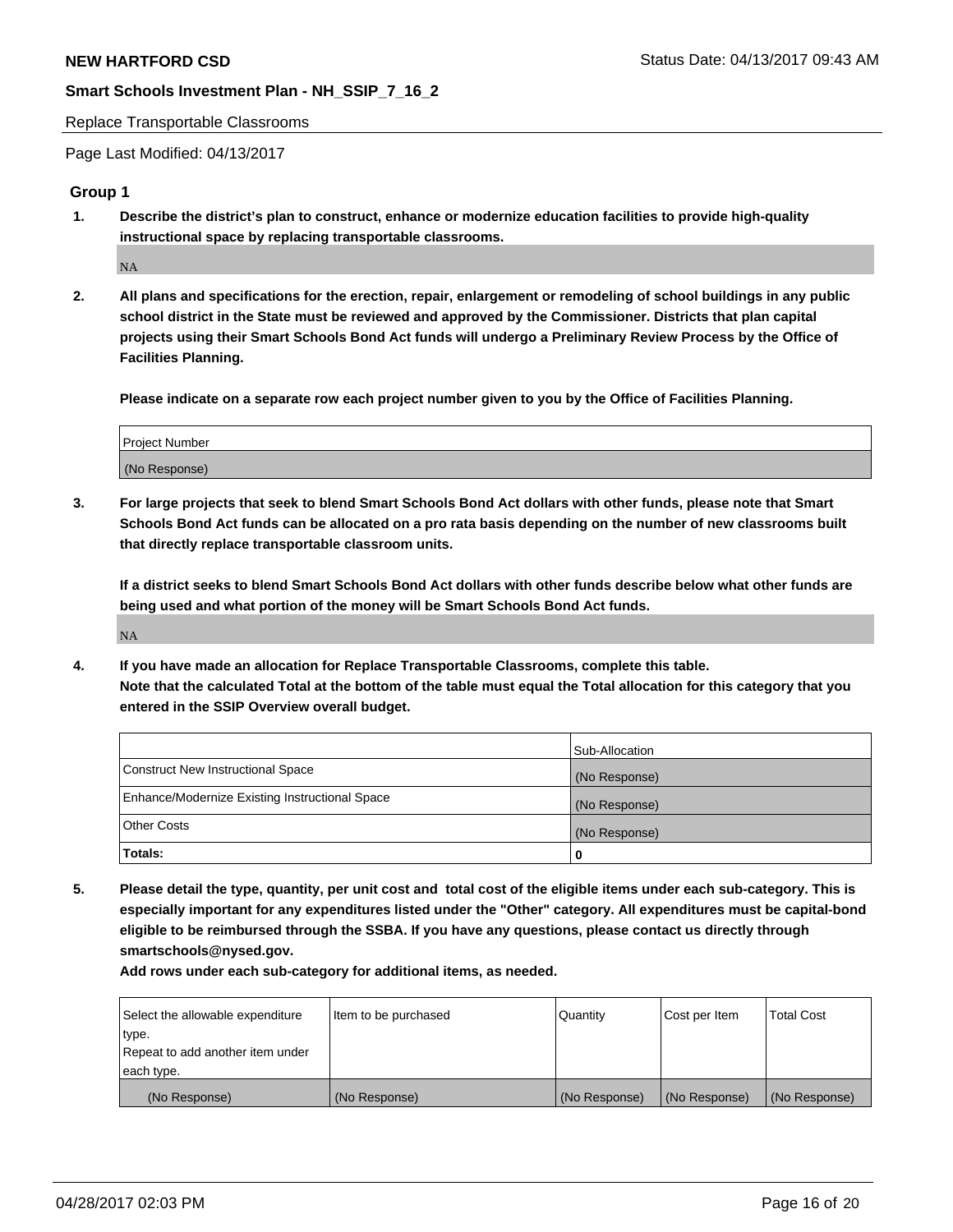#### High-Tech Security Features

Page Last Modified: 04/13/2017

# **Group 1**

**1. Describe how you intend to use Smart Schools Bond Act funds to install high-tech security features in school buildings and on school campuses.**

NA

**2. All plans and specifications for the erection, repair, enlargement or remodeling of school buildings in any public school district in the State must be reviewed and approved by the Commissioner. Districts that plan capital projects using their Smart Schools Bond Act funds will undergo a Preliminary Review Process by the Office of Facilities Planning.** 

**Please indicate on a separate row each project number given to you by the Office of Facilities Planning.**

| Project Number |  |
|----------------|--|
|                |  |
|                |  |
|                |  |
| (No Response)  |  |
|                |  |

- **3. Was your project deemed eligible for streamlined Review?**
	- Yes  $\square$  No
- **4. Include the name and license number of the architect or engineer of record.**

| <b>Name</b>   | License Number |
|---------------|----------------|
| (No Response) | (No Response)  |

**5. If you have made an allocation for High-Tech Security Features, complete this table. Note that the calculated Total at the bottom of the table must equal the Total allocation for this category that you entered in the SSIP Overview overall budget.**

|                                                      | Sub-Allocation |
|------------------------------------------------------|----------------|
| Capital-Intensive Security Project (Standard Review) | (No Response)  |
| Electronic Security System                           | (No Response)  |
| <b>Entry Control System</b>                          | (No Response)  |
| Approved Door Hardening Project                      | (No Response)  |
| <b>Other Costs</b>                                   | (No Response)  |
| Totals:                                              | 0              |

**6. Please detail the type, quantity, per unit cost and total cost of the eligible items under each sub-category. This is especially important for any expenditures listed under the "Other" category. All expenditures must be capital-bond eligible to be reimbursed through the SSBA. If you have any questions, please contact us directly through smartschools@nysed.gov.**

| (No Response)                    | (No Response)        | (No Response) | (No Response) | (No Response)     |
|----------------------------------|----------------------|---------------|---------------|-------------------|
| each type.                       |                      |               |               |                   |
| Repeat to add another item under |                      |               |               |                   |
| type.                            |                      |               |               |                   |
| Select the allowable expenditure | Item to be purchased | Quantity      | Cost per Item | <b>Total Cost</b> |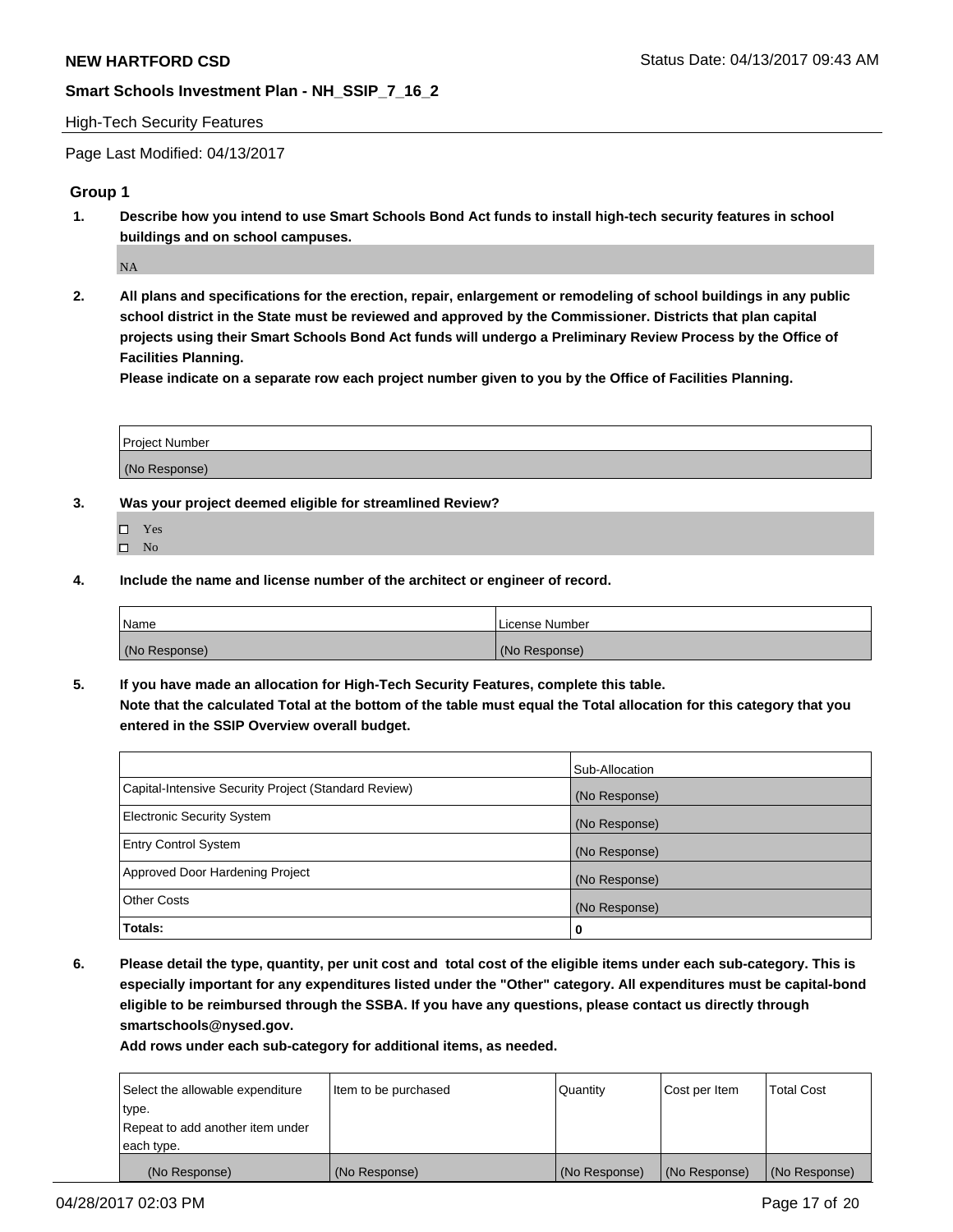# High-Tech Security Features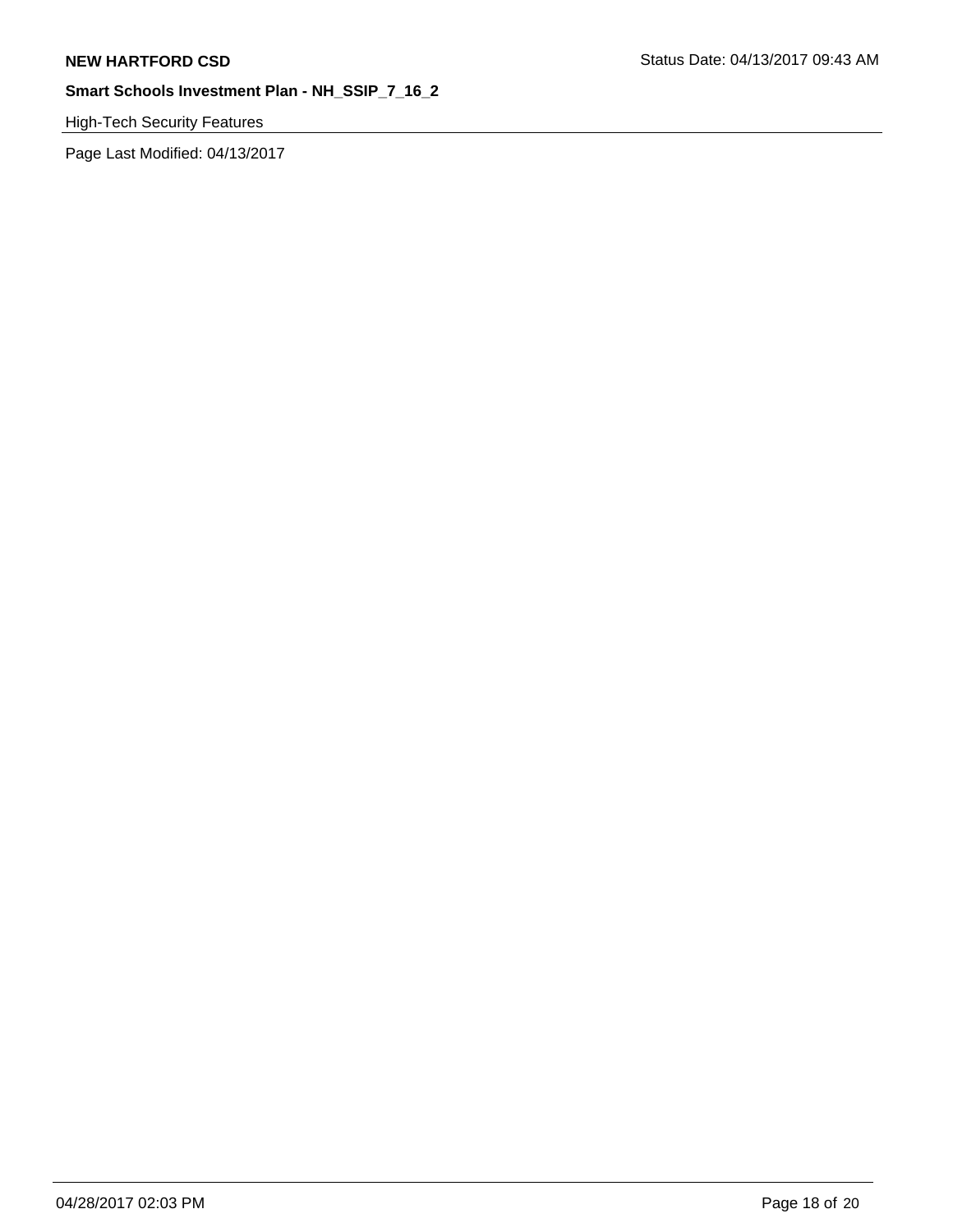Report